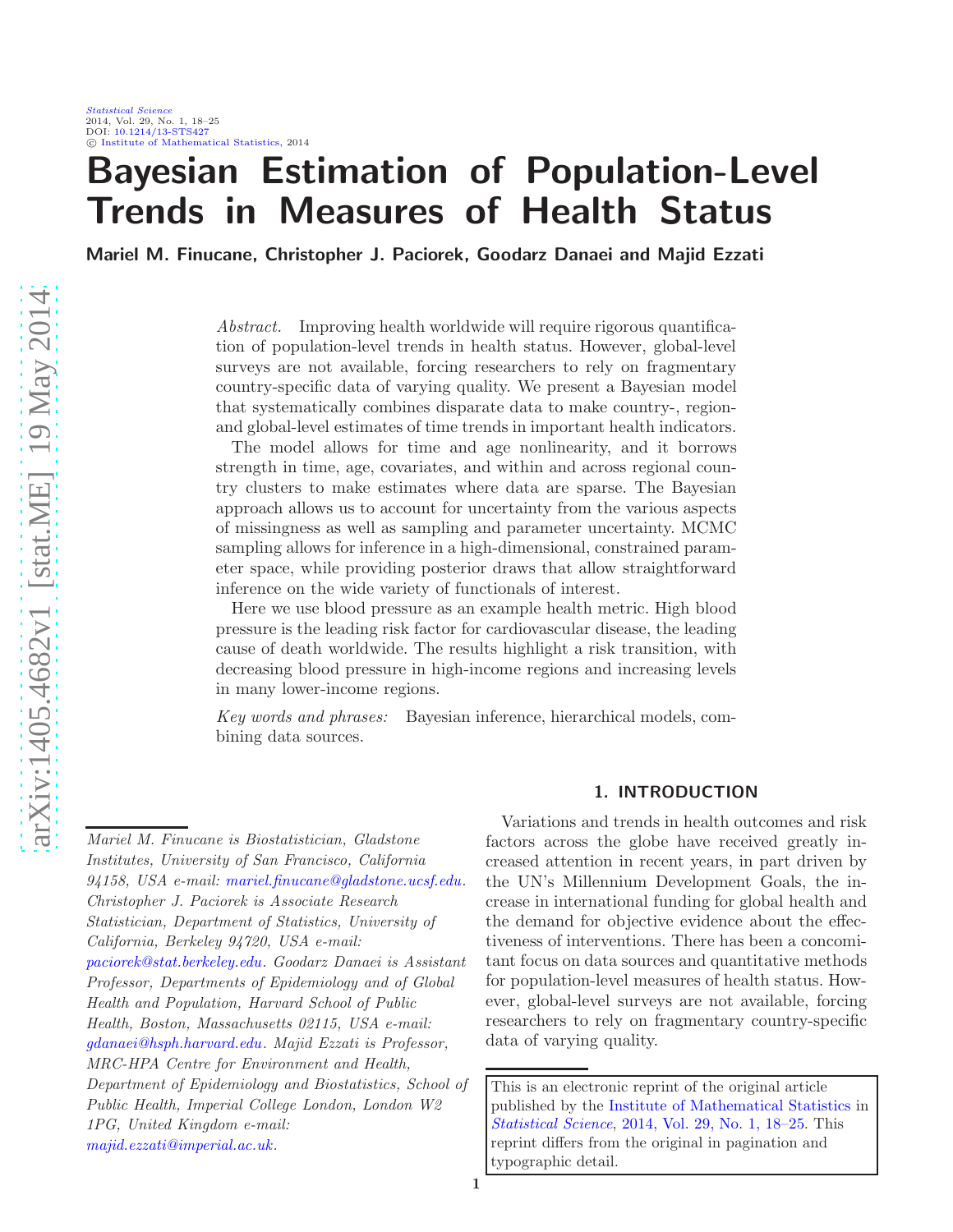The Global Burden of Diseases, Injuries and Risk Factors Study (GBD, [www.globalburden.org\)](http://www.globalburden.org), which aims to quantify the relative contributions of different diseases and injuries, and their risk factors, to morbidity and mortality worldwide, offers a demonstration of these challenges. For example, despite cardiovascular diseases being the leading causes of death worldwide [\(Lozano et al.](#page-7-0), [2013\)](#page-7-0), our understanding of their trends is almost entirely based on specific cohorts and communities, primarily in high-income countries. As part of the GBD Study, we set out to estimate trends in cardiometabolic risk factors over the past 30 years for all nations.

In this paper we present a Bayesian model developed to address these issues by combining disparate data sources to complete the largest-ever analysis of metabolic risk factors and the first global analysis of trends. Our model has been used to analyze global trends in systolic blood pressure [\(Danaei et al.](#page-7-1), [2011b\)](#page-7-1), serum total cholesterol [\(Farzadfar et al.](#page-7-2), [2011\)](#page-7-2), body mass index [\(Finucane et al.](#page-7-3), [2011\)](#page-7-3) and fasting plasma glucose [\(Danaei et al.](#page-6-0), [2011a](#page-6-0)).

Here, we focus on the blood pressure analysis as an illustrative example of model development and the advantages of using the Bayesian paradigm. Kearney et al. [\(2004](#page-7-4), [2005\)](#page-7-5) and Lawes et al. [\(2004\)](#page-7-6) were influential in demonstrating the importance of this risk factor, which is responsible for more than 9 million annual deaths, more than any other risk factor [\(Lim et al.,](#page-7-7) [2013\)](#page-7-7). These analyses, however, were based on only a small subset of available data. Further, they did not assess trends over time systematically, did not distinguish nationally-representative surveys from sub-national and community-based studies, and did not take into account the missingness of data from entire countries or age groups when quantifying uncertainty.

In addition to addressing these deficiencies, our approach differs in important ways from other recent modeling of global health. Rajaratnam et al. [\(2010\)](#page-7-8) and Hogan et al. [\(2010](#page-7-9)), for example, modeled global adult and maternal mortality, respectively. These studies used investigator-chosen smoothing parameters and implemented a two-stage estimation procedure, which prevents uncertainty from propagating through the modeling process. We, on the other hand, estimate all parameters as part of a single model, allowing all sources of uncertainty to be reflected in our inference. Furthermore, whereas they decided a priori how much weight to give high-

vs. low-quality studies, our model estimates these weights empirically based on the noisiness observed in the different types of data sources.

#### 2. THE DATA

For 199 countries and territories, from 1980 to 2008, we estimate trends in mean systolic blood pressure (SBP) for adults 25 years of age and older. We accessed numerous unpublished studies and reviewed published studies to collate comprehensive data on SBP. We grouped the 199 analysis countries into 21 subregions using the classifications of the GBD Study. We grouped the subregions into seven merged regions. Details are given in Danaei et al. [\(2011b](#page-7-1)).

The primary challenge of this analysis is the fragmented nature and varying quality of the data, available only from some countries, in some years and for some age groups. For roughly one-third of all countries, no data exist at all. Furthermore, many studies cover only rural or only urban populations. Although a portion of the data comes from national surveys with sample weights, most data come from epidemiologic studies not intended to be nationally representative. In addition, many data sources suffer from small sample sizes.

## 3. WHY BAYES?

Given these patterns of data sparsity and missingness, a hierarchical model is needed to provide inference for all country–year–age triplets and to account for missingness when aggregating to the regional and global levels. The hierarchy provides prior distributions that enable us to borrow strength over time, countries and age, while enforcing plausible parameter constraints.

In principle, a non-Bayesian hierarchical mixed model is an alternative, fit by maximum marginal likelihood after integrating over all the random effects, but the predictive uncertainty would not have included the substantial uncertainty from hyperparameter estimation. Furthermore, with 23 hyperparameters, this would have been a challenging optimization in practice, especially given the parameter constraints. In addition, it would have been difficult to interpret the hierarchical model in a non-Bayesian fashion, with mean blood pressure for a country as a random effect, given that the fixed countries of the world are not drawn from some large population of possible countries.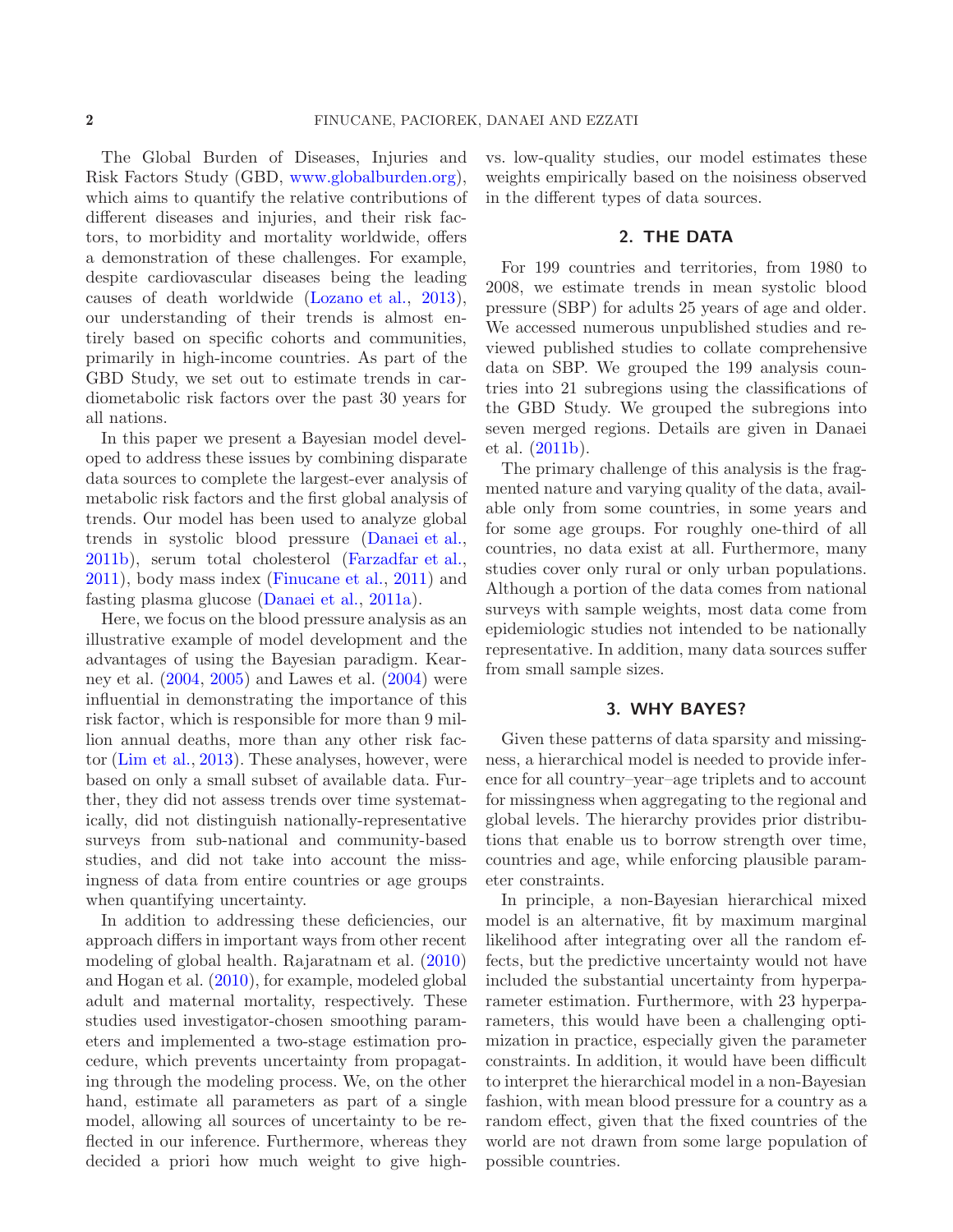MCMC sampling has the added advantage of providing Bayesian imputations of risk factor levels at any level of aggregation (over age groups, times, countries, etc.) as a product that the many stakeholders in this work can use to do their own analyses that easily incorporate uncertainty; our analysis includes functionals such as the linear component of blood pressure time trends and the populationweighted, age-standardized global mean blood pressure level (see Section [6\)](#page-4-0).

# 4. THE MODEL

Our basic strategy is to fit a Bayesian hierarchical model that clusters countries within geographical subregions and regions of the globe, thereby borrowing strength from countries with data. Our approach treats countries as exchangeable in the absence of other information, after accounting for covariates. To the basic model we add smooth time trends and age effects as well as country- and studylevel covariates. We specify a heteroscedastic, multicomponent error structure to account for the fact that not all studies are nationally representative. Models for women and men are fit separately.

Throughout, bold characters denote vectors and matrices. For each age group  $h$  from study  $i$ , the model inputs a sample average and a sample standard deviation of SBP values  $(y_{h,i}$  and  $s_{h,i})$  as well as a sample size  $(n_{h,i})$ . We let  $t_i$  denote the year in which study i was conducted and we use square brackets to denote group membership such that  $j[i]$ is the country  $j$  in which study  $i$  was conducted. The likelihood is

$$
y_{h,i}|a_{j[i]}, b_{j[i]}, u_{j[i],t_i}, \beta, \gamma_i, e_i, \tau_i^2
$$
  
(4.1) 
$$
\sim \mathcal{N}\left(a_{j[i]} + b_{j[i]}t_i + u_{j[i],t_i} + \mathbf{X}'_i\beta + \gamma_i(z_h) + e_i, \frac{s_{h,i}^2}{n_{h,i}} + \tau_i^2\right).
$$

 $a_j$  and  $b_j$  denote the country-specific intercept and linear time slope for the j<sup>th</sup> country  $(j = 1, \ldots, J =$ 199). These intercepts and slopes are modeled hier-archically, as discussed in Section [4.1.](#page-2-0)  $\mathbf{u}_i$ , a vector of length  $T = 29$ , models smooth nonlinear change over discretized time  $(t = 1980, \ldots, 2008)$  in country j (Section [4.2\)](#page-2-1). The matrix **X** contains study- and country-level covariates (Section [4.3\)](#page-3-0). The  $z_h$ 's are age-group values and the  $\gamma_i(\cdot)$ 's are their smoothlyvarying study-specific effects; we describe the flexible age model in Section [4.4.](#page-3-1) Finally we add a random effect,  $e_i$ , to capture study-level heterogeneity,

allowing us to combine data from disparate sources, as described in Section [4.5.](#page-3-2)

The likelihood variance has two terms.  $s_{h,i}^2/n_{h,i}$ represents the known sampling uncertainty of mean SBP for a given age group within a study. We model additional residual variability across age groups within a study as  $\tau_i^2$  (Section [4.5\)](#page-3-2).

## <span id="page-2-0"></span>4.1 Linear Components of the Time Trends

We model the intercepts and slopes in a hierarchical fashion, with each country-specific intercept,  $a_i$ , and slope,  $b_i$ , composed of country-  $(c)$ , subregion- $(s)$ , region-  $(r)$  and global-level  $(g)$  components. Letting  $k$  index subregions and  $l$  index regions, we have

$$
a_j = a_j^c + a_{k[j]}^s + a_{l[j]}^r + a^g,
$$
  

$$
b_j = b_j^c + b_{k[j]}^s + b_{l[j]}^r + b^g.
$$

The constituent random intercepts  $(a^c, a^s \text{ and } a^r)$ and slopes  $(b^c, b^s \text{ and } b^r)$  each have a normal prior with mean zero and variance equal to  $\kappa_a^c$ ,  $\kappa_a^s$ ,  $\kappa_a^r$ ,  $\kappa_b^c$ ,  $\kappa_b^s$  or  $\kappa_b^r$ , respectively. The variance parameters determine the degree of intercept  $(\kappa_a)$  and slope  $(\kappa_b)$ shrinkage performed at the country- $(\kappa^c)$ , subregion- $(\kappa^s)$  and region-levels  $(\kappa^r)$ . For the variance parameters, we use a flat prior on the standard deviation scale [\(Gelman,](#page-7-10) [2006](#page-7-10)). We use flat priors for  $a<sup>g</sup>$  and  $b<sup>g</sup>$  as well. All flat priors were truncated at 0 and 1000.

#### <span id="page-2-1"></span>4.2 Nonlinear Change in Time

We also model smooth nonlinear change over time in country *j* hierarchically:  $\mathbf{u}_j = \mathbf{u}_j^c + \mathbf{u}_{k[j]}^s + \mathbf{u}_{l[j]}^r +$  $\mathbf{u}^{g}$ , with each component of the nonlinear trend modeled using a discrete second-order Gaussian autoregressive prior [\(Rue and Held](#page-7-11), [2005](#page-7-11)). In particular, we model each of the vectors  $\mathbf{u}_j^c$   $(j = 1, \ldots, J)$ ,  $\mathbf{u}_k^s$   $(k = 1, \ldots, K)$ ,  $\mathbf{u}_l^r$   $(l = 1, \ldots, L)$  and  $\mathbf{u}^g$  using a normal prior with mean zero and precision  $\lambda_c$ **P**,  $\lambda_s \mathbf{P}, \lambda_r \mathbf{P}$  and  $\lambda_q \mathbf{P}$ , respectively. The fixed matrix P penalizes second differences.

In this portion of the model, we enforce two constraints to achieve identifiability. We give the precision parameters a flat prior on the standard de-viation scale [\(Gelman,](#page-7-10) [2006](#page-7-10)), truncating  $\log \lambda \leq 15$ , as larger values correspond to essentially no extralinear temporal variability. We also enforce orthogonality between the linear and nonlinear components of the time trends by constraining the mean and slope of each  $\mathbf{u}^c$ ,  $\mathbf{u}^s$ ,  $\mathbf{u}^r$  and  $\mathbf{u}^g$  to be zero.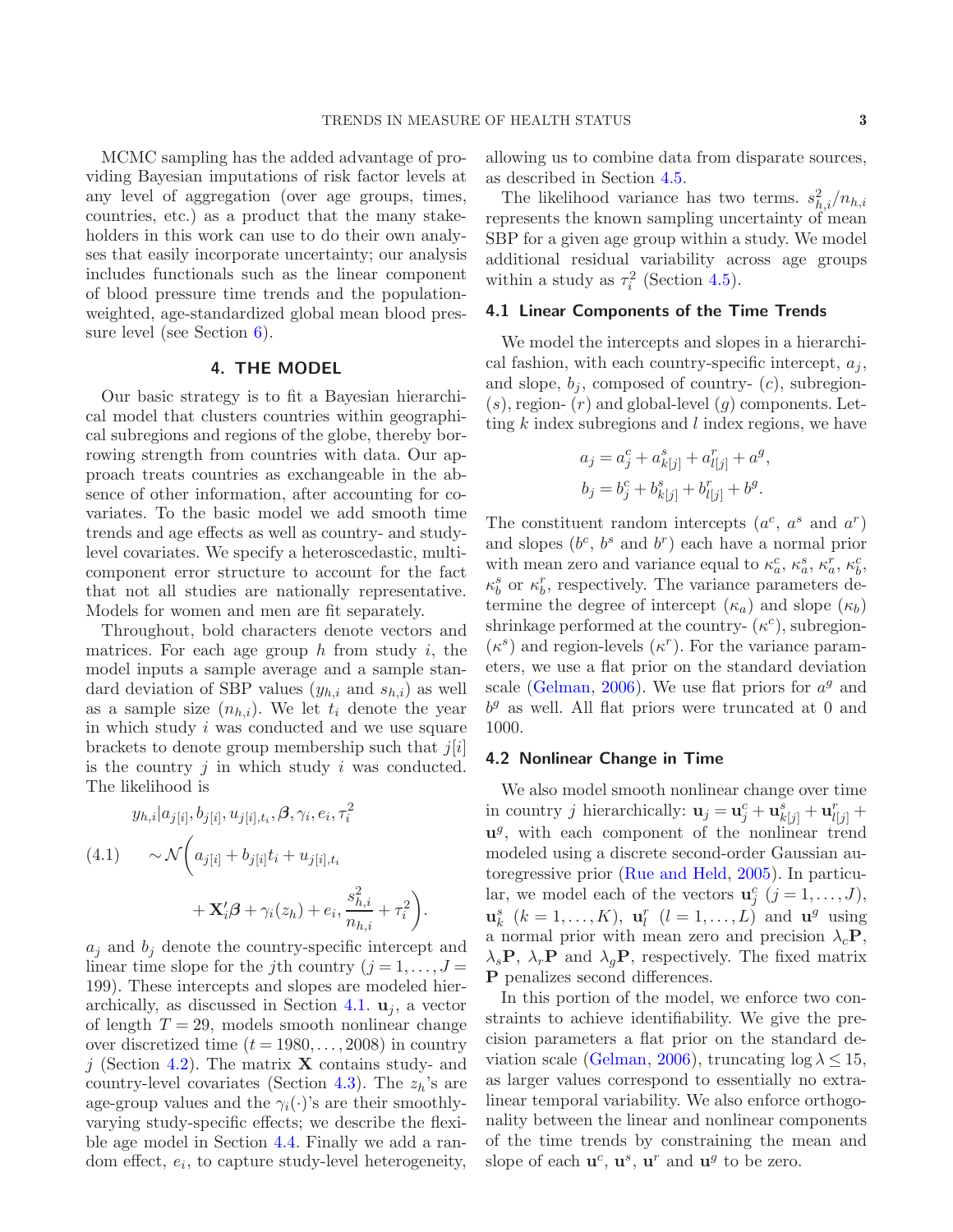# <span id="page-3-0"></span>4.3 Covariate Effects

We include six time-varying, country-level covariates: national income, national urbanization and four measures of national food availability (namely, the first four terms from a principal components analysis summarizing the availability of many food types, e.g., meats, pulses, spices). We include interactions of income and urbanization with time because the associations may have changed over time (e.g., as treatment for high blood pressure became available). We smoothed the country-level covariates using a triangularly-weighted moving average with weights decreasing from the year of data collection to the ninth year prior.

At the study level, we include two covariates to account for potential bias from data sources that are not representative of national populations. We account for potentially time-varying effects of sources that are not nationally representative. In addition, we account for differences between studyand country-level urbanization using an interaction term.

#### <span id="page-3-1"></span>4.4 Age Model

Mean SBP generally varies as a nonlinear function of age [\(Singh et al.,](#page-7-12) [2012](#page-7-12)). We model the age effect using cubic splines with fixed knots at 45 and 60 years:

$$
\gamma_i(z_h) = \gamma_{1i} z_h + \gamma_{2i} z_h^2 + \gamma_{3i} z_h^3 + \gamma_{4i} (z_h - 45)_+^3 + \gamma_{5i} (z_h - 60)_+^3.
$$

We centered the age variable  $(z_h)$  at 50 years of age to reduce dependence among model parameters. The  $\gamma$ 's are modeled as  $\gamma_{si} = \psi_s + \phi_s \mu_i + c_{sj[i]}$  for  $s =$ 1,..., 5, where  $\mu_i = a_{j[i]} + b_{j[i]}t + \mathbf{X}'_i\boldsymbol{\beta} + u_{j[i],t_i} + e_i$ is the blood pressure level for the 50-year-old age group. We model the spline coefficients for study i as a linear effect of the level for this baseline group because blood pressure tends to increase more sharply as a function of age in countries with higher SBP levels [\(Singh et al.](#page-7-12), [2012](#page-7-12)). To this, we add a country-specific random effect to account for additional country-specific variation in the age effect, with  $c_{sj} | \sigma_s^2 \sim \mathcal{N}(0, \sigma_s^2)$  and flat priors for the  $\sigma_s$ 's [\(Gelman](#page-7-10), [2006\)](#page-7-10).

The age model above is continuous in age. However, the blood pressure means are reported for discrete age groups (e.g., mean SBP for 35–44-yearolds). As a simplification, we used the midpoint of each age range (e.g., 40 years) as the age value for each data point.

# <span id="page-3-2"></span>4.5 Study-Specific Random Effects and Residual Age-by-Study Variability

We account for study-level effects (above and beyond sampling variability) that are consistent across age groups by including a study-specific random effect,  $e_i$ . We model these random effects as being normally distributed with a variance that depends on how representative the study is of the country's population:

|  | $\int \nu_w$ , if study <i>i</i> is nationally                                                                                                                             |
|--|----------------------------------------------------------------------------------------------------------------------------------------------------------------------------|
|  | representative with sample weights,                                                                                                                                        |
|  | $\nu_u$ , if study <i>i</i> is nationally                                                                                                                                  |
|  | representative without sample                                                                                                                                              |
|  |                                                                                                                                                                            |
|  | Var( $e_i$ ) = $\begin{cases} v_s, & \text{weights,} \\ v_s, & \text{if study } i \text{ is "sub-national" (i.e.,} \\ & \text{with } \text{in various/states} \end{cases}$ |
|  | covers multiple provinces/states),                                                                                                                                         |
|  |                                                                                                                                                                            |
|  | $\nu_c$ , if study <i>i</i> is from<br>an individual community.                                                                                                            |
|  |                                                                                                                                                                            |

Exploratory analysis and subject-matter knowledge suggest that even weighted national studies may have more variability than can be accounted for by sampling variability because of issues with study design and quality; this is accounted for through the  $\nu_w$  variance term. We then assume that studies that are increasingly less representative have increasing random effects variances, imposing the set of constraints  $\nu_w < \nu_u < \nu_s < \nu_c$ . The assumption that we should smooth over (rather than fitting) aberrant data points is substantiated by the larger-thanexpected variability among studies from countryyears in which we have multiple nationally representative studies with sample weights.

We also include a variance term for within-study errors (above and beyond sampling variability) that differ between age groups. As with the study-specific random effects, we use variance parameters that differ depending on the representativeness of the study, where  $\tau_w^2, \tau_u^2, \tau_s^2$  and  $\tau_c^2$  are defined in an analogous fashion to  $\nu_w, \nu_w, \nu_s$  and  $\nu_s$  and with an analogous ordering constraint.

#### 5. COMPUTATION

We fit the model via Markov chain Monte Carlo (MCMC), using a combination of conjugate sampling steps and Metropolis–Hastings updates, with details provided in Danaei et al. [\(2011b](#page-7-1)). We note that in hierarchical models there can be strong dependence between parameters across levels of the model, in particular, dependence of random effects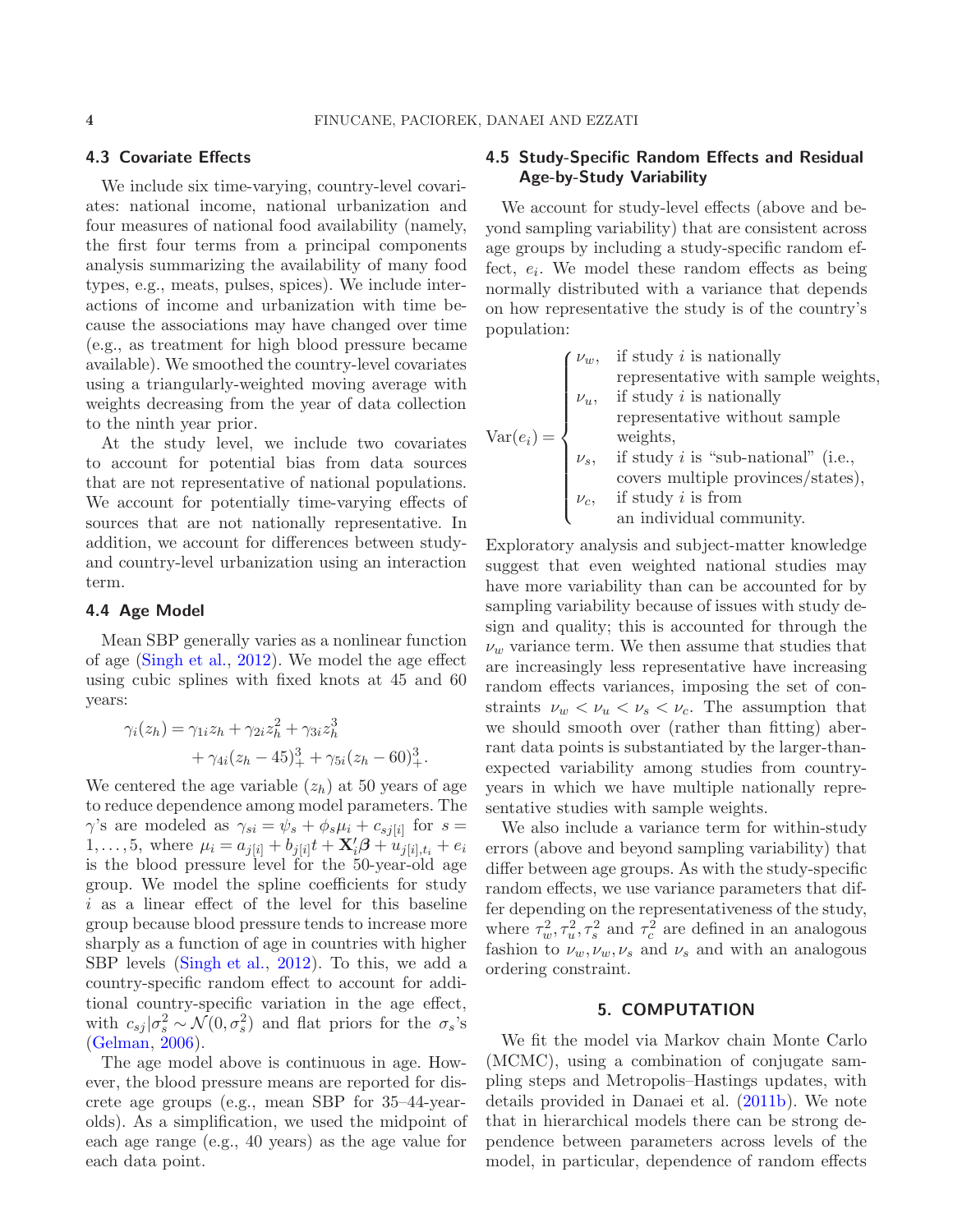and their associated variance components. To address this, we jointly sampled random effects with their hyperparameters [\(Rue and Held,](#page-7-11) [2005](#page-7-11), Section 4.1.2), which greatly improved convergence and mixing. Finally, we note that while it is possible to analytically integrate out those parameters in the mean of the normal likelihood whose priors were also normal, we avoided doing so because it would result in off-diagonal structure in the covariance of the likelihood, requiring large matrix manipulations in order to calculate the marginal likelihood.

## <span id="page-4-0"></span>6. MODEL CHECKING AND INFERENCE

We used posterior predictive checks to ensure that we had not omitted important interactions and used cross-validation to ensure that we had not overfit our data. In addition, we assessed the sensitivity of our inference to the inclusion of country-level covariates. All model checks were reassuring and full results are given in Danaei et al. [\(2011b\)](#page-7-1). In particular, in the cross-validation our model predicted the known-butmasked data very well: the 95% prediction intervals covered 94% of excluded study mean values for both men and women, consistent with the expected 95%.

We draw from the posterior predictive distribution for the mean SBP in each country, age and year with covariates corresponding to a weighted national study that represents both urban and rural populations. We then estimate year- and age-groupspecific mean SBP at the subregion level using a population-weighted average of the mean SBP values for the countries within the subregion, with analogous estimates for the regions and globe. We also estimate mean SBP marginalizing over age by calculating age-standardized values, with weights for each age group from the World Health Organization standard population. Epidemiologists are interested in the linear component of the SBP time trends to assess whether health status has generally been improving. To linearize, at each iteration we fit a simple linear regression of the country's mean SBP values against year, collecting the resulting slopes across MCMC iterations.

### 7. RESULTS

We additively decomposed the variability in the country–year predictions for 50-year-olds to understand the variation attributable to mean and time trends at each of the levels of the hierarchy. For each country and MCMC iteration, we decomposed the predicted time series into mean, linear trend and nonlinear trend (residual). We then decomposed each of these terms into country-specific variation, subregional variation, regional variation and global variation, treating country–time points as the units—that is, the subregional, regional and global terms were averages of the countries within each subregion, region and globe. This weighting gives greater emphasis to subregions with more countries than would treating subregions as units within regions and regions as units within the globe. As can be seen in Table [1,](#page-4-1) country and region variation predominate, and cross-country variation is more important than temporal variation.

For females, we note that  $v_c$  (the variance of random effects specific to community studies) is

<span id="page-4-1"></span>

|                                                                                  | IADDD I     |  |  |
|----------------------------------------------------------------------------------|-------------|--|--|
| Decomposition of variability in predictions $(\%)$ , with 95% credible intervals |             |  |  |
|                                                                                  | subscripted |  |  |
|                                                                                  |             |  |  |

Table 1

|                                     | Country                                         | Subregion                              | Region                                            | Globe                   | <b>Total</b>                                     |
|-------------------------------------|-------------------------------------------------|----------------------------------------|---------------------------------------------------|-------------------------|--------------------------------------------------|
| Mean<br>Lin. trend<br>Nonlin. trend | 26.538.651.8<br>2.06.815.0<br>0.84.09.3         | 3.47.614.2<br>0.72.76.9<br>0.11.028    | Female<br>16.926.938.5<br>3.68.515.2<br>0.11.03.2 | 0.02.610.1<br>0.00.31.4 | 60.373.184.4<br>11.520.631.5<br>1.56.313.8       |
| Total                               | 37.449.4 <sub>61.0</sub>                        | 6 2 $11.3$ 19 8                        | $25.236.4$ 48.5<br>Male                           | 0.12.910.7              |                                                  |
| Mean<br>Lin. trend<br>Nonlin. trend | $26.440.1_{54.1}$<br>0.93.587<br>$196.6_{13.7}$ | $5710.3$ 17 1<br>0.32.36.9<br>0.41.844 | 15226.0373<br>1.14.082<br>0.42.049                | 0.01.572<br>0.12.064    | 63.076.587.3<br>$5,11.3$ 199<br>$4.312.3_{23.2}$ |
| Total                               | 37350.2635                                      | 8414.4229                              | $_{20}$ 732.0 <sub>43.9</sub>                     | 0.33.511.0              |                                                  |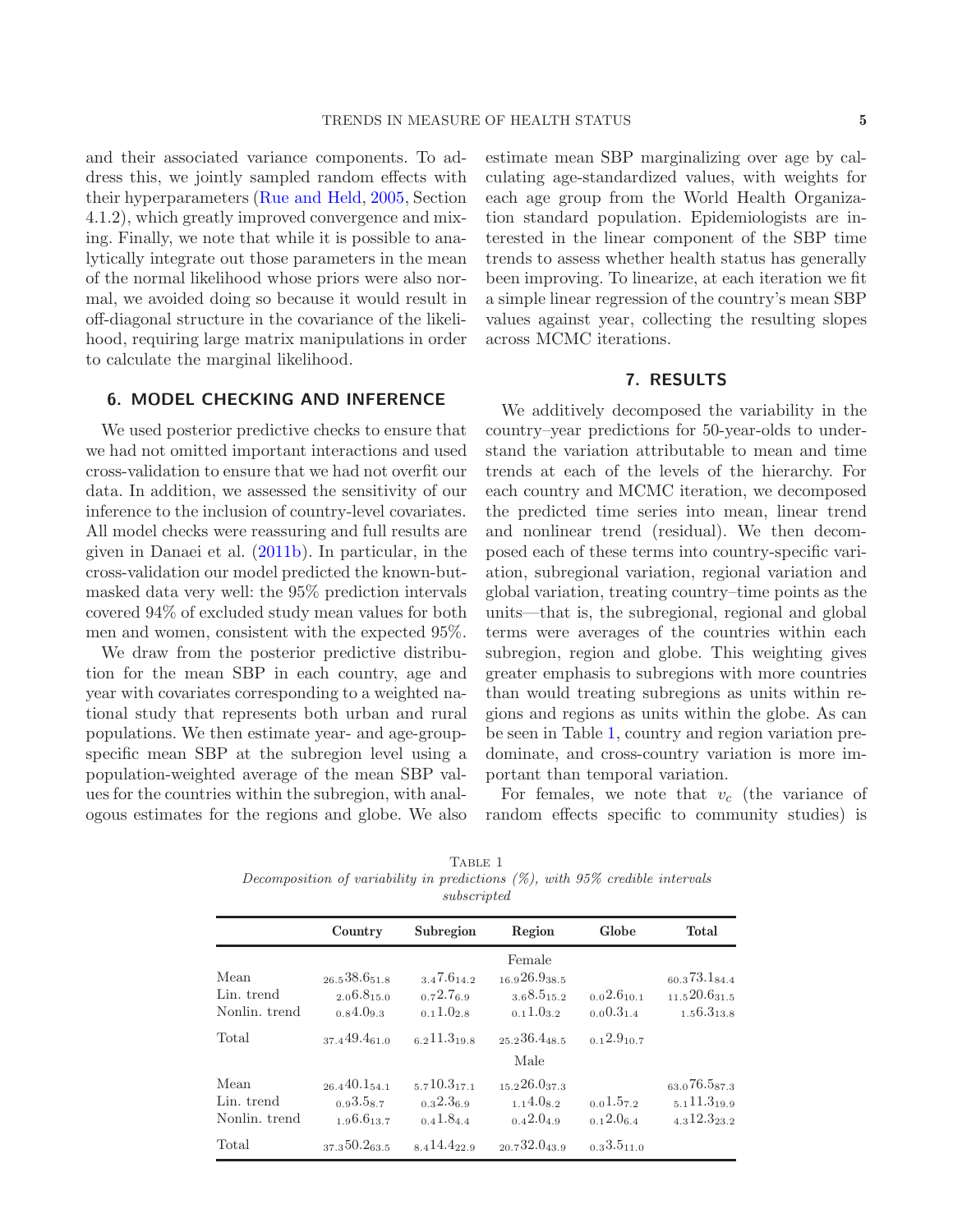

<span id="page-5-0"></span>Fig. 1. *Raw data with model fits for 50-year-old females. The solid line represents the posterior mean, the shaded area the pointwise 95% credible interval. The vertical error bars show the 95% intervals due to sampling variability*  $(\pm 2s/\sqrt{n})$ .

large (33.0, 27.9–38.8), suggesting that studies of individual communities do not reflect the country's mean SBP level accurately. Although  $v_w$  (the analogous variance for nationally representative studies with sample weights) is smaller  $(10.8, 6.5-16.0)$ , its magnitude is nonnegligible. Consistent with this, if we include study-specific variation for weighted national studies in the variance decomposition above, this accounts for  $22.8\%$   $(13.6-34.4\%)$  of the variation for females. This indicates that even weighted national studies, the highest quality studies in this analysis, may have imperfect study design and quality, reflected in the anomalous 2004 study in the U.S. (Figure [1\)](#page-5-0). Similar conclusions hold for males.

Figure [1](#page-5-0) shows example model fits for 50-yearold females from three countries with differing data density and study representativeness.

Comparing across subregions in 2008, female SBP was highest in some east and west African countries, with means of 135 mmHg or greater. Male SBP was highest in Baltic and east and west African countries, where mean SBP reached 138 mmHg or more. Men and women in western Europe had the highest SBP among high-income regions.

Figure [2](#page-6-1) shows age-standardized regional and global trends, highlighting a global transition in which cardiovascular disease risk factor levels have increased in lower-income regions to become comparable to—and in places even surpass—those in high-income regions, in which levels have decreased. A costly epidemic of high blood pressure in lowincome countries may be the most salient feature of the global cardiovascular risk transition in the coming decades.

# 8. DISCUSSION

The results of our analyses using this modeling strategy were published in a series of four riskfactor-specific papers in 2011 in The Lancet that received press coverage at the national and global level (including the Washington Post, International Herald Tribune, Guardian, Times of India and BBC). The results were used in the WHO Global Status Report on noncommunicable diseases (NCDs; [WHO](#page-7-13), [2011\)](#page-7-13) and The World Health Statistics, and were presented at the First Global Ministerial Conference on Healthy Lifestyles and NCD Control. They were used to select ambitious but achievable targets for cardiovascular disease risk factors for the UN highlevel meeting on NCDs, a task that requires a thorough understanding of past trends. In addition, our results were used by the US National Academy of Sciences Panel on International Health Differences in High Income Countries [\(Woolf and Aron,](#page-7-14) [2013\)](#page-7-14) to understand the role of risk factors for cardiovascular disease in cross-population health differentials. Our results were also used to calculate the global burden of disease attributable to CVD risk factors [\(Lim et al.](#page-7-7), [2013\)](#page-7-7), a calculation which requires comparable estimates by age, sex, year and country. Researchers working on non-CVD conditions have also used our results on CVD risk factors, for example, to examine the role of obesity on cancers and of maternal obesity on stillbirths in different countries [\(Flenady et al.](#page-7-15), [2011](#page-7-15)). Finally, our close collaboration with leading global health researchers is helping to place Bayesian methods that rigorously synthesize fragmentary data at the heart of the conversation about methods for measures of health status.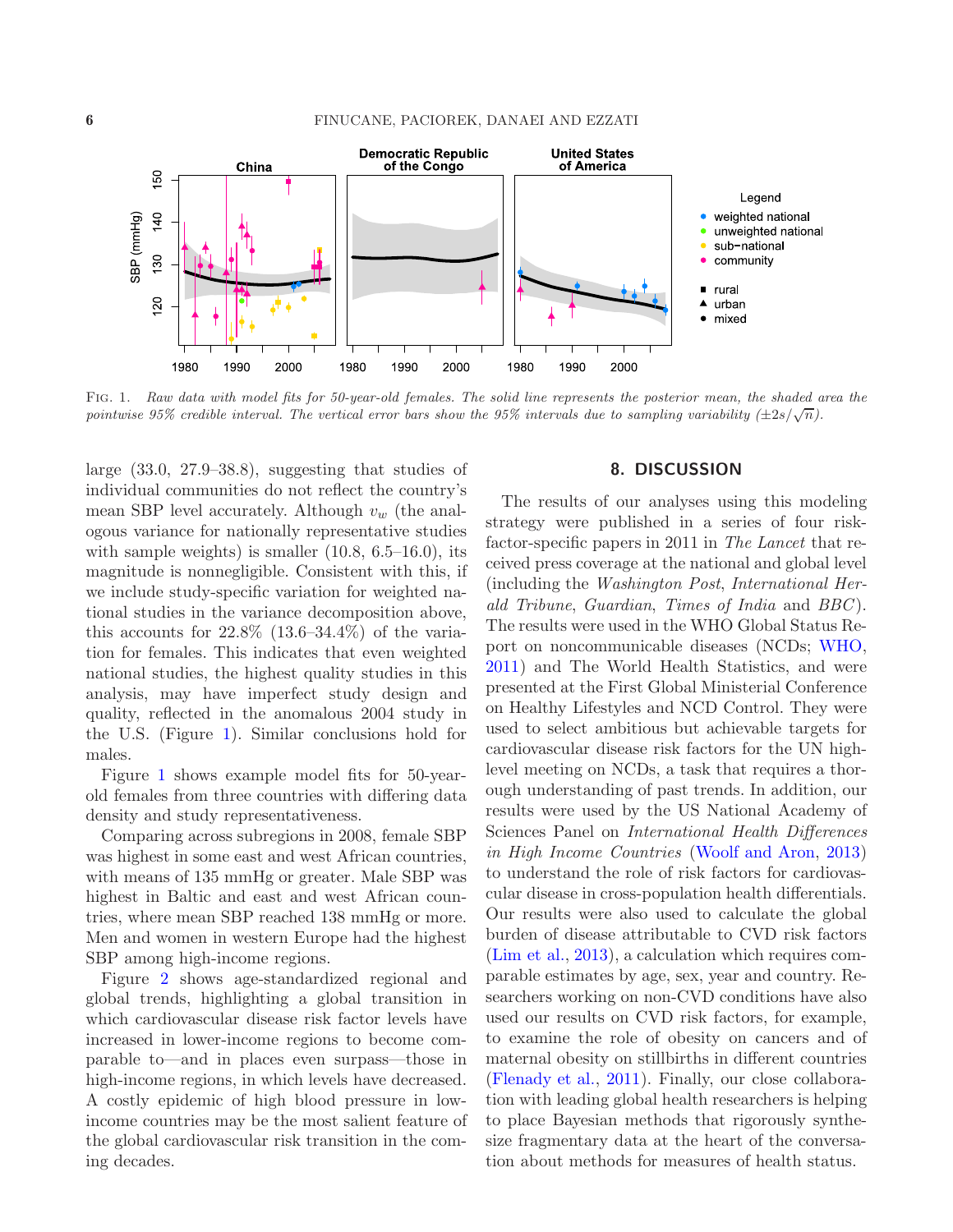## TRENDS IN MEASURE OF HEALTH STATUS **7**



<span id="page-6-1"></span>Fig. 2. *Male (blue) and female (orange) trends (estimated separately) by region. The solid line represents the posterior mean and the shaded area the pointwise 95% credible interval. Numerical values are the estimated linearized time trends.*

While our confidence in the model is bolstered by the cross-validation results that indicate that our inference reflects the important sources of variability, there are a number of potential model improvements. These include further consideration of additional covariates, nonlinear covariate effects and covariate interactions, including covariate effects that vary by region. In addition, we would like to have considered more flexible models for the effects of nonnationally representative studies and studies representing only rural or urban populations. While data sparsity led us to assume that a number of model parameters were constant across region, it would be worthwhile to investigate allowing the country-level variance components, including the autoregressive smoothing parameters, to vary by region. Finally, our model assessment indicated room for improvement in the fitted age effect in some countries; in particular, age effects may vary with time beyond our modeled interaction with the overall time-varying level of mean SBP.

Beyond such model selection issues, we close by noting two important open issues. First, cross-validation can only assess our quantification of predictive uncertainty in relation to the observed data; the presence of additional variability (beyond sampling variability) related to shortcomings in study quality in the weighted nationally representative studies makes it difficult to assess our quantification of uncertainty in the true country-level trends. Second, we assume that the presence/absence of data is noninformative; if the studies or countries represented in the data set are not missing at random, our results would be biased, with trend estimates affected by data collection patterns. For example, if countries with more airports tend to attract both researchers and fast food franchises, then we could be at risk for overestimating SBP levels.

In summary, efforts to improve global health will depend on reliable estimates of health status, and many of these estimates will be based on fragmentary data from disparate sources. The Bayesian paradigm provides a framework for rigorously combining these data sources to obtain coherent country-, region- and global-level inference.

#### REFERENCES

<span id="page-6-0"></span>Danaei, G., Finucane, M. M., Lu, Y., Singh, G. M., Cowan, M. J., Paciorek, C. J., Lin, J. K., Farzadfar, F., Khang, Y. H., Stevens, G. A., Rao, M., Ali, M. K., Riley, L. M., Robinson, C. A. and Ezzati, M. on behalf of the Global Burden of Metabolic Risk